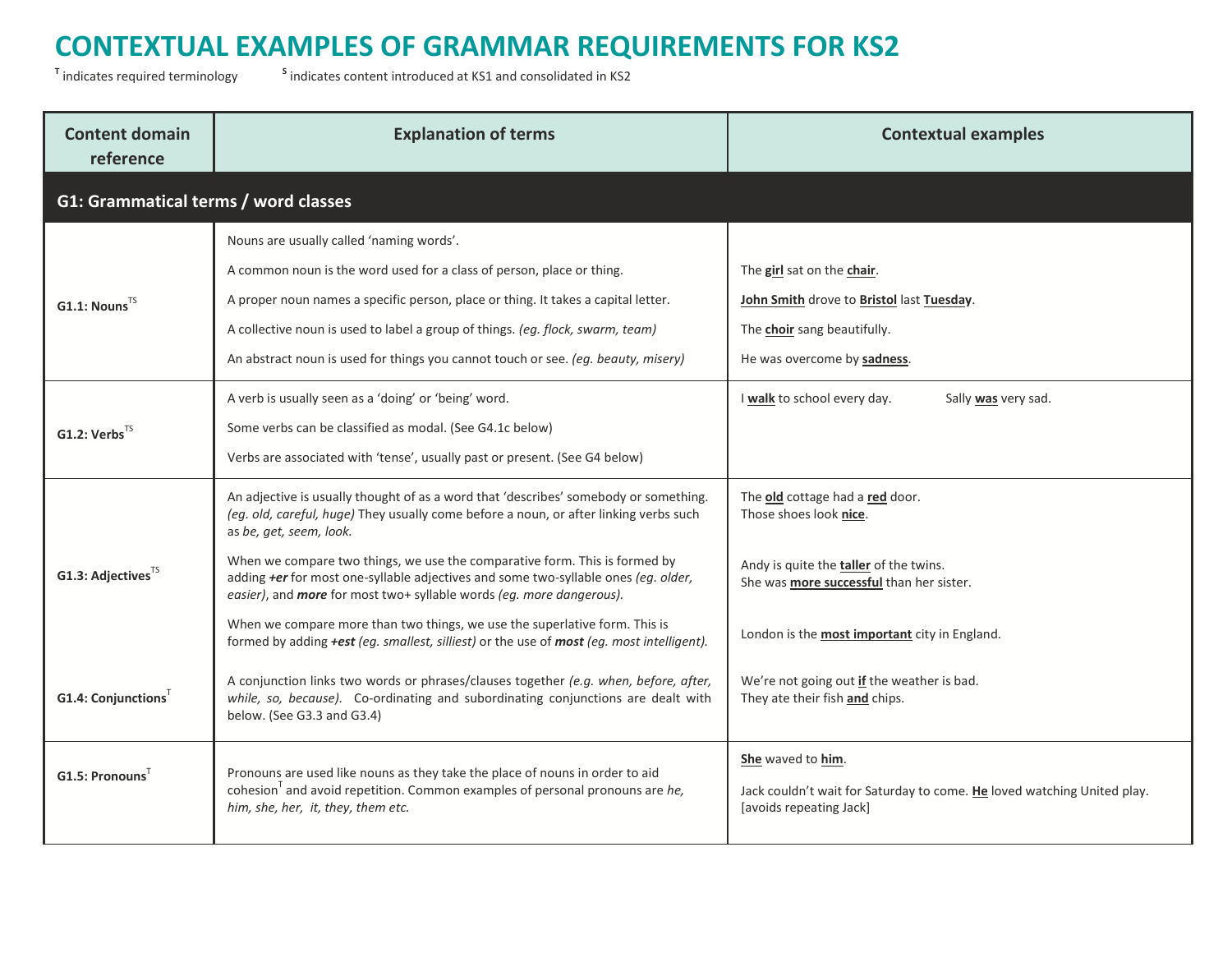<sup>T</sup> indicates required terminology s

| <b>Content domain</b><br>reference | <b>Explanation of terms</b>                                                                                                                                                                                                                                                                                                                    | <b>Contextual examples</b>                                                                                                                                                            |
|------------------------------------|------------------------------------------------------------------------------------------------------------------------------------------------------------------------------------------------------------------------------------------------------------------------------------------------------------------------------------------------|---------------------------------------------------------------------------------------------------------------------------------------------------------------------------------------|
| G1.5a: Possessive                  | The possessive pronouns are mine, yours, his, hers, ours, theirs, its.                                                                                                                                                                                                                                                                         | The crow flapped its wings and flew off.                                                                                                                                              |
| pronouns'                          | Notice that they do not an apostrophe.                                                                                                                                                                                                                                                                                                         | Is this book yours or mine?                                                                                                                                                           |
| G1.5b: Relative                    | Relative pronouns introduce relative clauses. (See G3.1a below)                                                                                                                                                                                                                                                                                | That's the boy who lives next door to me.                                                                                                                                             |
| pronouns <sup>T</sup>              | They are who/whom, whose, which, that.                                                                                                                                                                                                                                                                                                         | The thing that annoyed me was his silly grin.                                                                                                                                         |
|                                    | Adverbs are best seen as words which 'add to the verb'. They can describe how,<br>where or when an action occurred.                                                                                                                                                                                                                            |                                                                                                                                                                                       |
| G1.6: Adverbs <sup>TS</sup>        | Pupils should understand the use of -/y in Standard English to turn adjectives into<br>adverbs <sup>5</sup> . (eg. bad – badly, soft – softly etc.) These are usually 'how' words or<br>adverbs of manner.                                                                                                                                     | She whispered quietly so that nobody could overhear.                                                                                                                                  |
|                                    | Pupils need to be aware that some adjective to adverb transformations do not follow<br>the -ly rule. (eg. good - well, fast - fast, hard - hard etc.)                                                                                                                                                                                          | Jack performed well in the test.<br>He worked <b>hard</b> for his success. [not hardly]                                                                                               |
|                                    | Adverbs expressing time, place and cause are sometimes overlooked (e.g. then, next,<br>later, soon, never, always, often, everywhere, away, therefore)                                                                                                                                                                                         | We searched <b>everywhere</b> for the missing book.                                                                                                                                   |
|                                    | Adverbs can indicate degrees of possibility. (e.g. perhaps, surely)                                                                                                                                                                                                                                                                            | That flimsy building will surely topple over in the wind.                                                                                                                             |
|                                    | Adverbs can be used to give extra meaning to an adjective.                                                                                                                                                                                                                                                                                     | My best friend is really kind.                                                                                                                                                        |
| G1.6a: Adverbials <sup>T</sup>     | An adverbial is a word or a phrase that is used, like an adverb, to modify a verb or a<br>clause.                                                                                                                                                                                                                                              | The bus leaves in five minutes.<br>She promised to see him last night.<br>She worked until she had finished.                                                                          |
| $G1.7$ : Prepositions <sup>T</sup> | Prepositions are words to express time, place and cause using prepositions (e.g.<br>before, after, during, in, because of)<br>Prepositions are usually followed by a noun phrase.<br>Sometimes prepositions can occur at the end of the clause. (See example)<br>In formal English, the preposition can go before whom or which. (See example) | I left my bag outside the classroom.<br>She'll be back from Australia in two weeks.<br>He jumped over the fence.<br>Who did you go out with?<br>To whom should I address this letter? |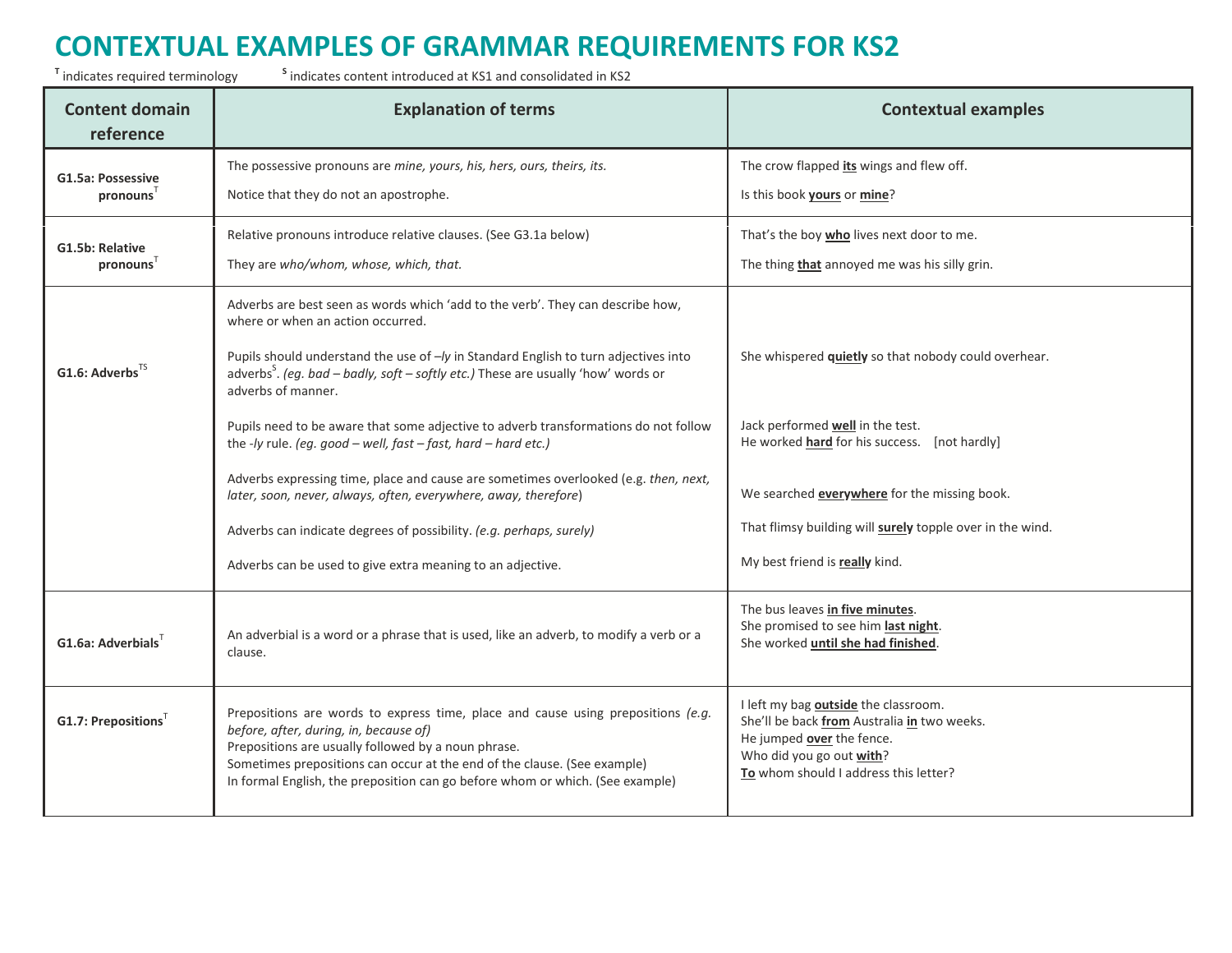<sup>T</sup> indicates required terminology s

| <b>Content domain</b><br>reference      | <b>Explanation of terms</b>                                                                                                                                                                                                                                                                                                                                                                                                                                                                                                                                                        | <b>Contextual examples</b>                                                                                                                                                                                                                                   |
|-----------------------------------------|------------------------------------------------------------------------------------------------------------------------------------------------------------------------------------------------------------------------------------------------------------------------------------------------------------------------------------------------------------------------------------------------------------------------------------------------------------------------------------------------------------------------------------------------------------------------------------|--------------------------------------------------------------------------------------------------------------------------------------------------------------------------------------------------------------------------------------------------------------|
| $G1.8:$ Determiners                     | A determiner is placed before a noun (or noun phrase) to identify or 'determine' the<br>noun in some way.<br>Commonly they are the articles $a$ , $an$ and the.<br>They can also be words like this/that, these/those.<br>They can be possessives such as my/your/his/her/its/our/their.<br>They can be words which quantify such as some, any, many, several, every etc.<br>They can be specific numbers eg. three, twenty, sixty-two etc.<br>Pupils should understand the use of the forms $a$ or $an$ according to whether the next<br>word begins with a consonant or a vowel. | He placed an egg in the bowl.<br>I like this hat.<br>They removed their boots.<br>There are several magazines to choose from.<br>Six guards were waiting outside.<br>We say a parasol but an umbrella.                                                       |
| G1.9: Subject and<br>$object^{\top}$    | In a sentence the subject is the person or thing about which something is said $-$ in<br>other words the 'do-er'.<br>The object (if the sentence has one) is the person or thing affected by the action.<br>Some verbs can have two objects - technically known as the direct and indirect<br>objects. This is not required pupil subject knowledge, but included to illustrate the<br>added complexities of text analysis!<br>Some sentences may not have an object.                                                                                                              | John kicked the ball.<br>[John is the subject.]<br>[The ball is the object.]<br>John kicked the ball.<br>She gave her friend some money. [some money - direct object; her friend<br>- indirect object]<br>[Sarah - subject; no object]<br>Sarah always lies. |
| <b>G2: Functions of sentences</b>       |                                                                                                                                                                                                                                                                                                                                                                                                                                                                                                                                                                                    |                                                                                                                                                                                                                                                              |
| G2.1: Statements <sup>TS</sup>          | A statement is best seen as a sentence that is not a question, exclamation or<br>command.                                                                                                                                                                                                                                                                                                                                                                                                                                                                                          | There are seven days in a week.                                                                                                                                                                                                                              |
| G2.2: Questions <sup>TS</sup>           | Questions are self-explanatory. Although usually cued in by such tags as what, how,<br>when etc., questions can be formed by inversion.<br>Questions always end in a question mark.                                                                                                                                                                                                                                                                                                                                                                                                | What did you do?<br>You did what?                                                                                                                                                                                                                            |
| G2.3: Commands <sup>TS</sup>            | Also known as the imperative form, these are sentences used to give instructions or<br>guidance.                                                                                                                                                                                                                                                                                                                                                                                                                                                                                   | Sit down, please.<br>Take the second turning on the left.                                                                                                                                                                                                    |
| <b>G2.4: Exclamations</b> <sup>15</sup> | Within the scope of the KS1&2 tests, exclamations are limited to those starting with<br>what or how.<br>Notice that exclamations, although sentences, do not necessarily have a verb.                                                                                                                                                                                                                                                                                                                                                                                              | What a good friend you are!<br>How wonderful!                                                                                                                                                                                                                |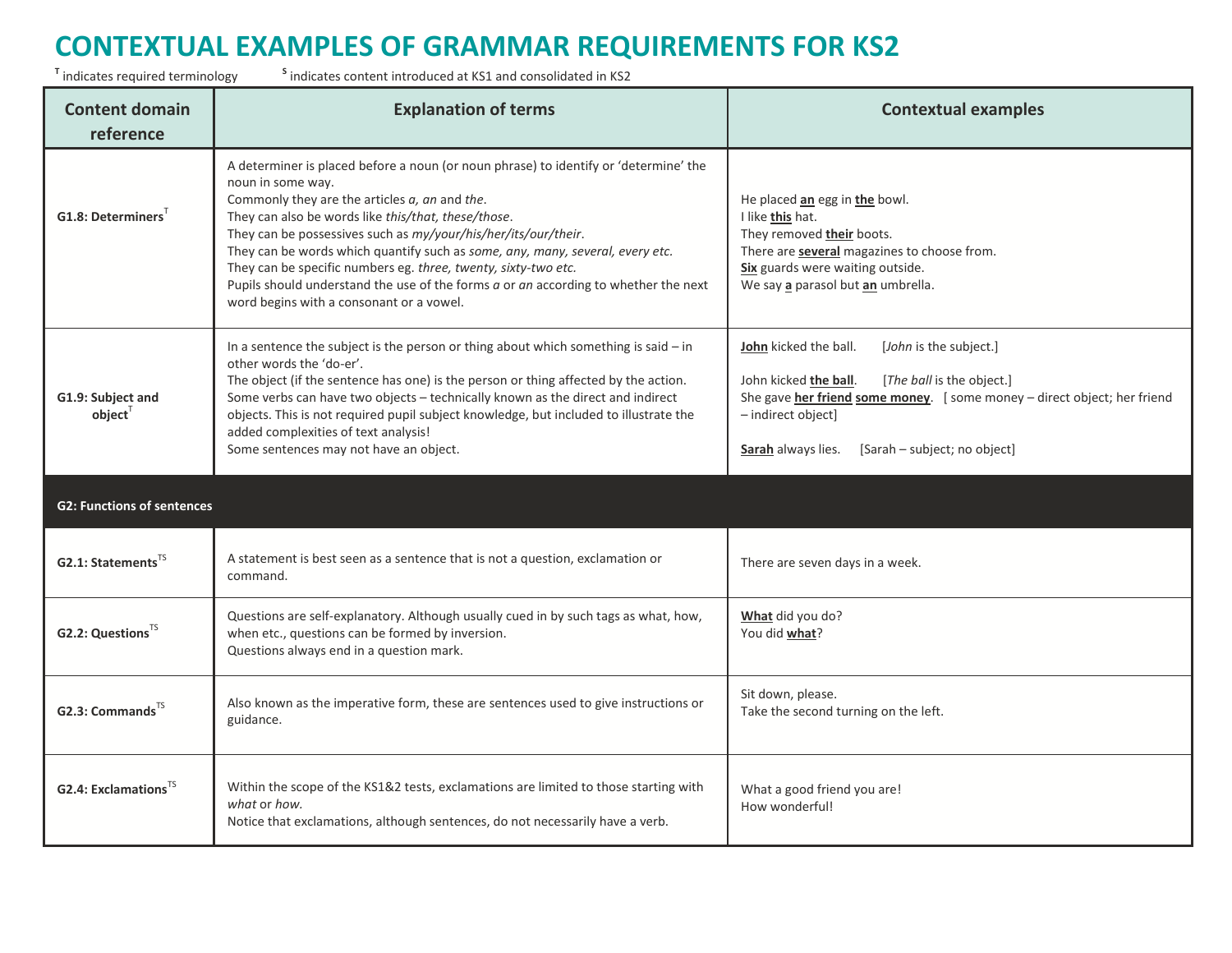<sup>T</sup> indicates required terminology s <sup>s</sup> indicates content introduced at KS1 and consolidated in KS2

| <b>Content domain</b><br>reference                                                       | <b>Explanation of terms</b>                                                                                                                                                                                                                                                                                                                                                                                                                                                                                                                                                                                                                                                                                                                                                            | <b>Contextual examples</b>                                                                                                                                                                                             |
|------------------------------------------------------------------------------------------|----------------------------------------------------------------------------------------------------------------------------------------------------------------------------------------------------------------------------------------------------------------------------------------------------------------------------------------------------------------------------------------------------------------------------------------------------------------------------------------------------------------------------------------------------------------------------------------------------------------------------------------------------------------------------------------------------------------------------------------------------------------------------------------|------------------------------------------------------------------------------------------------------------------------------------------------------------------------------------------------------------------------|
| G3: Combining words, phrases and clauses                                                 |                                                                                                                                                                                                                                                                                                                                                                                                                                                                                                                                                                                                                                                                                                                                                                                        |                                                                                                                                                                                                                        |
| G3.1: Sentences <sup>TS</sup> and<br>clauses <sup>T</sup>                                | A sentence is a set of words that is grammatically complete in itself. It makes sense on<br>its own. For example, It's cold. is a sentence, whereas because it's snowing is not.<br>A sentence can be a statement, question, exclamation or command.<br>A clause is a group of words that expresses an event or situation, and usually consists<br>of a subject and a verb. eg. dogs bark; if you want; when it's time.<br>A main clause is complete on its own and therefore (as mentioned above) can form a<br>complete sentence. eg. It was raining. (one clause; simple sentence)<br>A subordinate clause cannot exist on its own, but needs to be part of a longer<br>sentence. eg. when we went out. (cannot stand on its own, only makes sense as part<br>of a longer sentence) | Today is Wednesday.<br>It's cold.<br>What fun!<br>It was raining when we went out. [subordinate clause underlined]                                                                                                     |
| G3.1a: Relative clauses                                                                  | A relative clause is a special type of subordinate clause that refers to or modifies a<br>noun. Relative clauses usually begin with a relative pronoun eg. who, which, where,<br>when, whose, that, or an omitted relative pronoun.                                                                                                                                                                                                                                                                                                                                                                                                                                                                                                                                                    | That's the girl who lives in Drury Lane.<br>The prize <b>that I won</b> was a book.<br>The prize I won was a book. [Notice the relative pronoun that has<br>been omitted.]                                             |
| G3.2: Noun phrases <sup>15</sup>                                                         | A noun phrase is a group of words that takes the place of and acts like a noun. So<br>instead of writing about foxes we could expand that to all adult foxes or even all<br>adult foxes in the Taunton area.                                                                                                                                                                                                                                                                                                                                                                                                                                                                                                                                                                           | My little sister is very cute.<br>Barcelona are the best team in the whole world.                                                                                                                                      |
| G3.3 Co-ordinating<br>conjunctions                                                       | Co-ordinating conjunctions are words such as and, but and or. They are used to link<br>words, phrases or clauses of equal importance.                                                                                                                                                                                                                                                                                                                                                                                                                                                                                                                                                                                                                                                  | Jack and Jill went up the hill.<br>We searched behind the shed and under the woodpile.<br>Sue caught a bus but Anna cycled.                                                                                            |
| <b>G3.4 Subordinating</b><br>conjunctions <sup>5</sup> and<br>subordinate<br>$clauses^T$ | A clause which has less importance than, less weighting than, or is dependent on the<br>main clause in a sentence is referred to as a subordinate clause. It is a clause that<br>cannot stand on its own as a complete sentence, whereas the main clause in a<br>sentence can. eg. The bull <i>that charged us</i> is back in the field. The subordinate clause<br>'that charged us' cannot stand on its own, whereas the main clause 'The bull  is back<br>in the field' can.<br>Subordinating conjunctions introduce the subordinate clause. They are commonly<br>words such as because, although, since, after, since, while etc.                                                                                                                                                   | We arrived late because the bus had broken down.<br>Although it was late, we weren't tired.<br>I fished <i>until the sun went down</i> .<br>You will be late for school <i>unless you eat your breakfast quickly</i> . |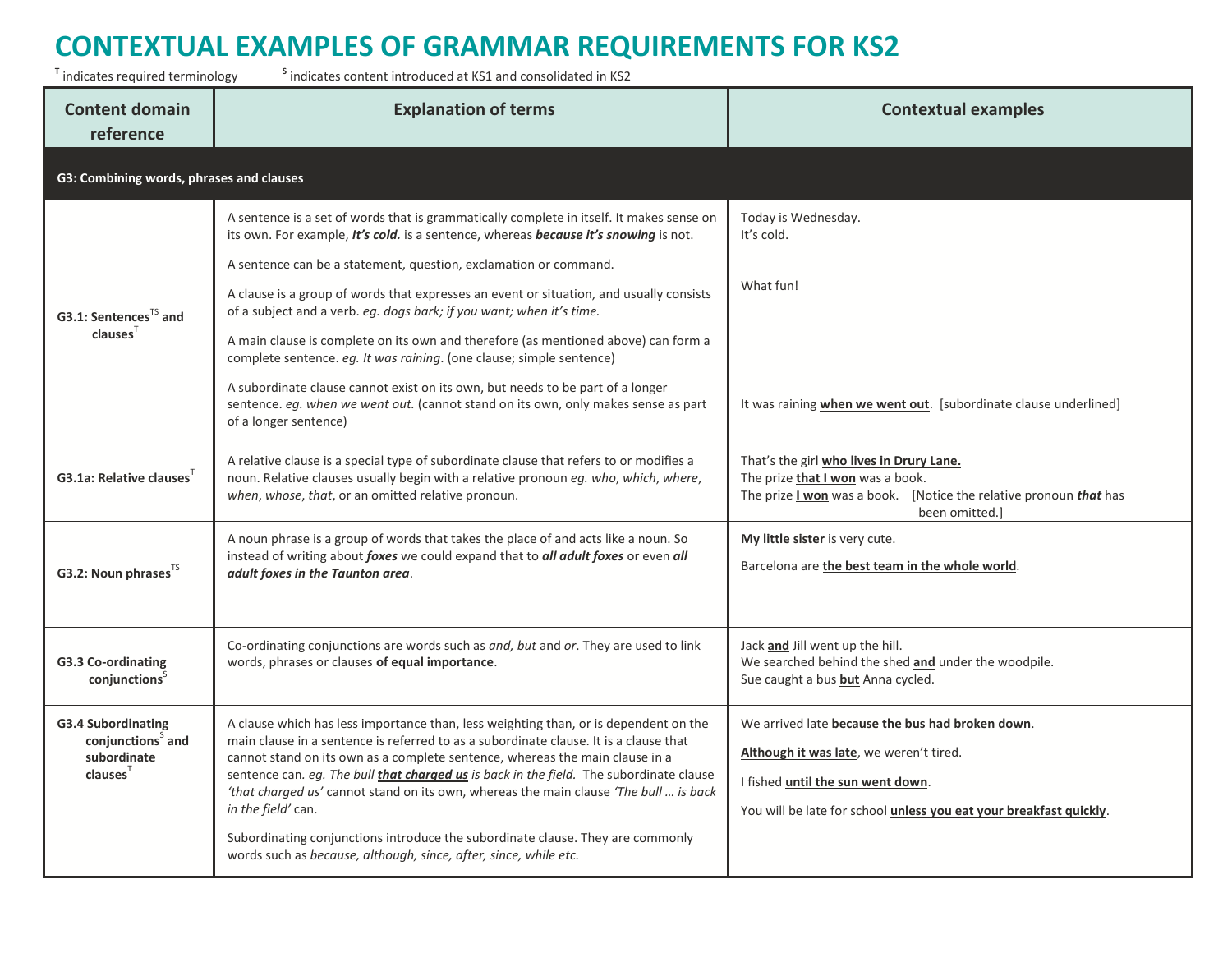<sup>T</sup> indicates required terminology s <sup>s</sup> indicates content introduced at KS1 and consolidated in KS2

| <b>Content domain</b><br>reference                        | <b>Explanation of terms</b>                                                                                                                                                                                                                                                                                                                                                                                                                                                                                                                                                                                                                                                                                                               | <b>Contextual examples</b>                                                                                                                                                  |
|-----------------------------------------------------------|-------------------------------------------------------------------------------------------------------------------------------------------------------------------------------------------------------------------------------------------------------------------------------------------------------------------------------------------------------------------------------------------------------------------------------------------------------------------------------------------------------------------------------------------------------------------------------------------------------------------------------------------------------------------------------------------------------------------------------------------|-----------------------------------------------------------------------------------------------------------------------------------------------------------------------------|
| G4: Verb forms, tense and consistency                     |                                                                                                                                                                                                                                                                                                                                                                                                                                                                                                                                                                                                                                                                                                                                           |                                                                                                                                                                             |
| G4.1a Simple past $T$ and<br>simple present <sup>TS</sup> | Tense is the verb form that deals with time ie. When something happens or is<br>happening or has happened.<br>The simple present form is: I play, you laugh, she watches, we run etc.<br>The simple past form is: I played, you laughed, she watched, we ran etc.<br>The simple past form is often made by adding -ed to the base verb (eg. shout -<br>shouted) but there are irregular forms (eg. shine - shone) and in some cases no<br>change (eg. $hit - hit$ ).                                                                                                                                                                                                                                                                      | Every day I walk to school with my friend.<br>Yesterday I visited my gran.<br>Last year we <b>went</b> to France for our holidays.                                          |
| G4.1b: Verbs in the<br><b>Perfect form</b>                | Another way of talking about the past is through the use of the perfect form of verbs.<br>The present perfect form is made by taking the present tense of the verb 'to have'<br>(eg. I have/she has) + the past participle of the actual verb (eg. played/looked)<br>The past perfect form is made by taking the past tense of the verb 'to have' (eg. I<br>had/she had) + the past participle of the actual verb (eg. entered/caught).<br>The past perfect refers to a time earlier than before now. It is used to make it clear<br>that one event happened before another in the past. Consider:<br>I had saved my work before the computer crashed.<br>The use of the past perfect tells us that I had saved my work before the event. | I have lived in Bridgwater since 2010.<br>She has visited London several times.<br>Mum had left by the time I got home.<br>He was tired because he had not slept very well. |
| G4.1c: Modal verbs                                        | Modal verbs are verbs which are used to express such ideas as possibility, ability or<br>obligation.<br>The modal verbs are:<br>will/would shall/should may/might must/ought<br>can/could<br>They are a type of auxiliary verb and are followed by the infinitive of the verb. (Nb.<br>Ought is followed by to + infinitive)<br>eg. can help might go will be ought to eat                                                                                                                                                                                                                                                                                                                                                                | I can help you if you wish.<br>You should look after your little brother.<br>It might rain tomorrow.<br>I must look out for that book.                                      |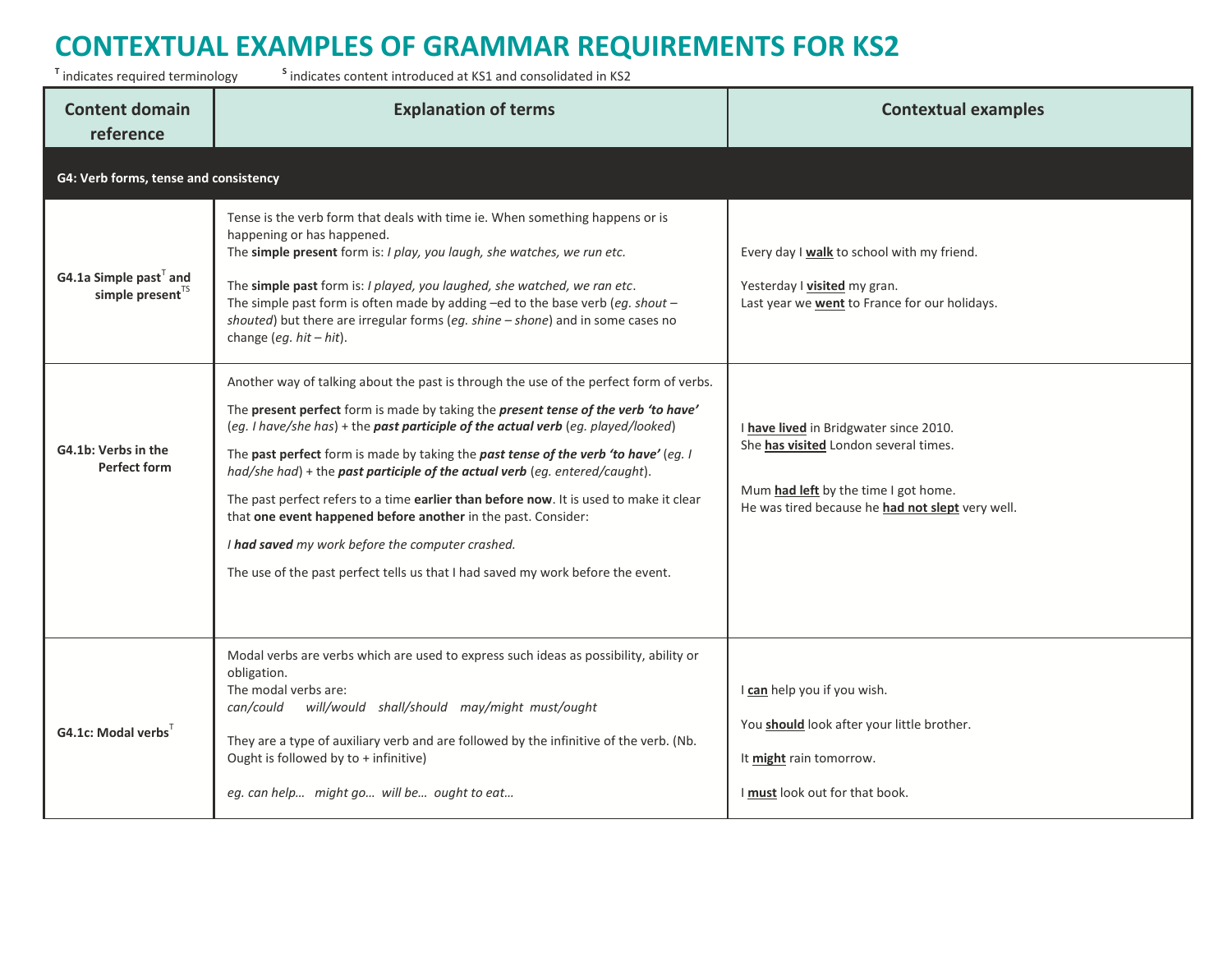<sup>T</sup> indicates required terminology s

| <b>Content domain</b><br>reference                  | <b>Explanation of terms</b>                                                                                                                                                                                                                                                                                                                                                                                                                                                                                                                                                                                                   | <b>Contextual examples</b>                                                                                                                                                                                                                                                                                  |
|-----------------------------------------------------|-------------------------------------------------------------------------------------------------------------------------------------------------------------------------------------------------------------------------------------------------------------------------------------------------------------------------------------------------------------------------------------------------------------------------------------------------------------------------------------------------------------------------------------------------------------------------------------------------------------------------------|-------------------------------------------------------------------------------------------------------------------------------------------------------------------------------------------------------------------------------------------------------------------------------------------------------------|
| G4.1d: Present and past<br>progressive <sup>s</sup> | The progressive (or continuous) forms provide yet another way of talking about things<br>that have or are happening.<br>The present progressive form is made by taking the present tense of the verb 'to be'<br>(eg. I am/he is/they are etc.) + the present participle of the actual verb (eg.<br>singing/writing/running).<br>The past progressive form is made by taking the past tense of the verb 'to be' (eg. I<br>was/they were etc.) + the present participle of the actual verb (eg. laughing/joking<br>$etc.$ )<br>The past progressive form tends to describe an unfinished or incomplete action from<br>the past. | I am listening to every word you say.<br>He usually plays striker, but he is playing in defence today.<br>I hope you are enjoying our little play.<br>They were waiting for the bus when the accident happened.<br>When we arrived he was having a bath.<br>I was watching TV when I heard a noise outside. |
| G4.2: Tense consistency                             | Tense consistency concerns the correct choice and consistent use of present and past<br>tense throughout writing. [Children sometimes slip from the past tense to the present<br>tense in their writing, especially when writing a story.]                                                                                                                                                                                                                                                                                                                                                                                    | I looked out the window and saw a man in the road. He <b>comes</b> up the path<br>and knocks on the door.<br>[The tense has changed from past to present.]                                                                                                                                                  |
|                                                     | The subjunctive form of a verb tends to be reserved for formal writing and is generally<br>seen as a rather archaic form of writing.<br>The subjunctive is used to express an <i>unreal</i> or <i>hypothetical</i> situation that may or<br>may not happen. This is sometimes referred to as the 'were-subjunctive'.<br>e.g. If I were David Cameron, I'd dump Michael Gove completely.<br>We'd normally expect 'If I was ', but this is a hypothetical situation - I'll never be                                                                                                                                             | If I were you, I'd do it immediately.<br>Were I in his shoes, I'd make sure it was finished on time.                                                                                                                                                                                                        |
| G4.3: Subjunctive verb<br><b>Forms</b>              | David Cameron - so the subjunctive (were) is used.<br>Cf. "If I Were A Rich Man" from Fiddler on the Roof, and "If I Were A Boy" - Beyonce.<br>The subjunctive is often used after wish, for the same reason as above. The general<br>format is wish + were.<br>e.g. He wishes he <b>were</b> taller.<br>As an aside, compare the two sentences:<br>I wish it were true.<br>I hope it is true.<br>Wish indicates an impossible or unlikely situation so it attracts the subjunctive; hope<br>indicates a possible or likely situation, so it does not need the subjunctive.                                                   | If Sam were the class representative, he would get things done properly.<br>I sometimes wish I were you.                                                                                                                                                                                                    |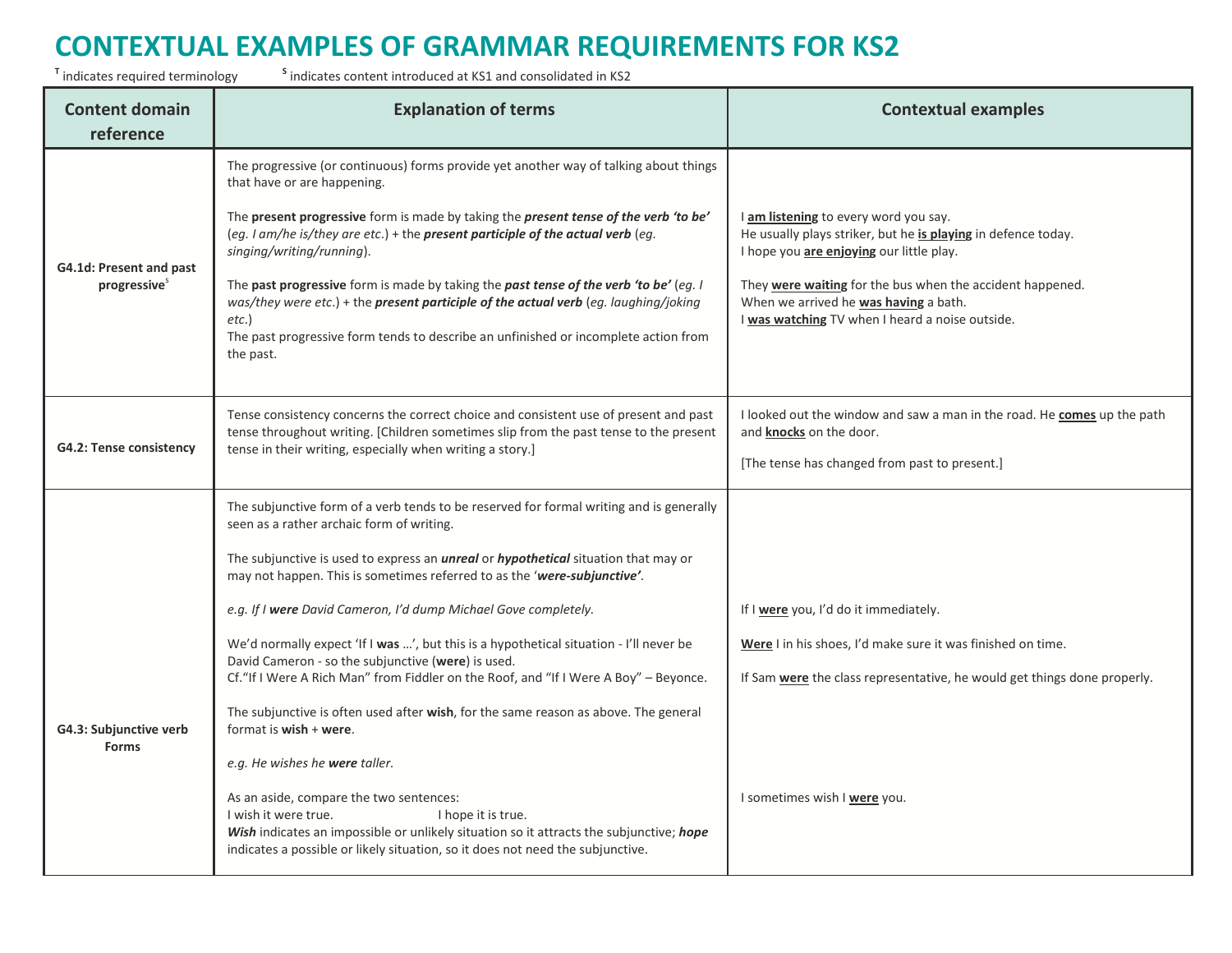<sup>T</sup> indicates required terminology s

| <b>Content domain</b><br>reference     | <b>Explanation of terms</b>                                                                                                                                                                                                                                                                                                                                                                                                                                                                                                                                                                                                                                       | <b>Contextual examples</b>                                                                                                                                                                                                                                                                                                                         |
|----------------------------------------|-------------------------------------------------------------------------------------------------------------------------------------------------------------------------------------------------------------------------------------------------------------------------------------------------------------------------------------------------------------------------------------------------------------------------------------------------------------------------------------------------------------------------------------------------------------------------------------------------------------------------------------------------------------------|----------------------------------------------------------------------------------------------------------------------------------------------------------------------------------------------------------------------------------------------------------------------------------------------------------------------------------------------------|
| G4.3: Subjunctive verb<br>Forms(contd) | Certain verbs attract the use of the subjunctive, especially in formal language. These<br>are:<br>to ask (that) to command (that)<br>to demand (that)<br>to advise (that)<br>to insist (that) to propose (that)<br>to desire (that)<br>to recommend (that)<br>to request (that) to suggest (that)<br>to urge (that)                                                                                                                                                                                                                                                                                                                                               | The headteacher insists that all pupils be honest.<br>The shop-keeper demanded that she pay on time.<br>I suggest that the game begin at once.                                                                                                                                                                                                     |
| G4.4: Passive and<br>active            | Many verbs can be put in the active or passive voice.<br>In the <i>active voice</i> , the subject performs the action.<br>eg. The dog bit Ben.<br>The subject (the dog) performs the action of biting Ben.<br>Rewritten in the <i>passive voice</i> , this sentence becomes:<br>Ben was bitten by the dog.<br>Here the subject (Ben) is on the receiving end. The two sentences give similar<br>information, but there is a shift in focus. The first is about what the dog did; the<br>second is about what happened to Ben.<br>Passive forms are common in in impersonal, formal styles. They remove identification<br>of the 'agent' and allow generalization. | Somebody saw you. (Active)<br>You were seen by somebody. (Passive)<br>Alex rang the bell. (Active)<br>The bell was rung by Alex. (Passive)<br>Mr Jones arranged the trip. (Active)<br>The trip was arranged by Mr Jones. (Passive)<br>Application forms may be obtained from the office.<br>It was recommended that a letter of complaint be sent. |
| <b>G5: Punctuation</b>                 |                                                                                                                                                                                                                                                                                                                                                                                                                                                                                                                                                                                                                                                                   |                                                                                                                                                                                                                                                                                                                                                    |
| G5.1: Capital letters <sup>TS</sup>    | Capital letters are used to demarcate sentences.<br>Capital letters for names of people, places, the days of the week, months of the year<br>etc. (Proper nouns)<br>The personal pronoun I is always a capital.                                                                                                                                                                                                                                                                                                                                                                                                                                                   | This is the first sentence. This sentence comes next.<br>Her address is 15 Orchard Road, Yeovil, Somerset.<br>When we were in London we saw Tower Bridge.<br>Sam and I are best friends.                                                                                                                                                           |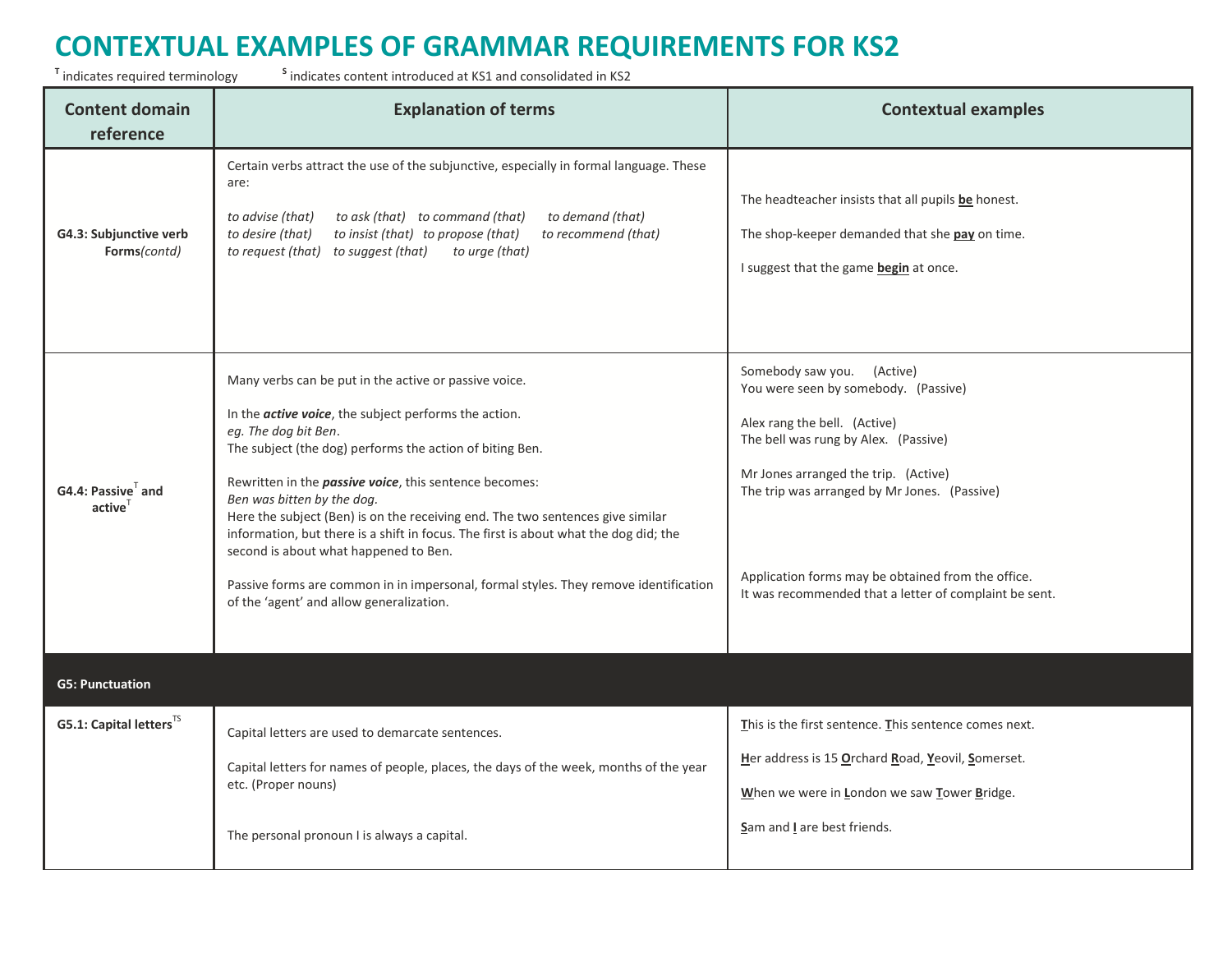<sup>T</sup> indicates required terminology s

| <b>Content domain</b><br>reference                              | <b>Explanation of terms</b>                                                                                                                                                                                                                                                                                                                                                                                                                                                                                                                                         | <b>Contextual examples</b>                                                                                                                                                                                                                                |
|-----------------------------------------------------------------|---------------------------------------------------------------------------------------------------------------------------------------------------------------------------------------------------------------------------------------------------------------------------------------------------------------------------------------------------------------------------------------------------------------------------------------------------------------------------------------------------------------------------------------------------------------------|-----------------------------------------------------------------------------------------------------------------------------------------------------------------------------------------------------------------------------------------------------------|
| G5.2: Full stops <sup>TS</sup>                                  | Full stops are used to demarcate sentences.                                                                                                                                                                                                                                                                                                                                                                                                                                                                                                                         |                                                                                                                                                                                                                                                           |
| G5.3: Question marks <sup>TS</sup>                              | Question marks are used to demarcate sentences when the sentence is a question.<br>The question mark takes the place of a full-stop in such cases.                                                                                                                                                                                                                                                                                                                                                                                                                  |                                                                                                                                                                                                                                                           |
| <b>G5.4: Exclamation</b><br>$marks$ <sup>TS</sup>               | Exclamation marks are to demarcate sentences when the sentence is an exclamation.<br>The exclamation mark takes the place of a full-stop.                                                                                                                                                                                                                                                                                                                                                                                                                           |                                                                                                                                                                                                                                                           |
| G5.5: Commas in lists <sup>TS</sup>                             | Commas are used to separate items in a list. The accepted practice is to use 'and' to<br>separate the final two list items.                                                                                                                                                                                                                                                                                                                                                                                                                                         | In the box were apples, pears, bananas, oranges, lemons and grapes.                                                                                                                                                                                       |
| G5.6a: Commas <sup>T</sup> to<br>clarify meaning                | Commas to clarify meaning or avoid ambiguity <sup><math>T</math></sup> in writing. It sometimes corresponds<br>to a pause in speech.<br>eg. Soon after the dinner was interrupted by a loud bang.<br>This becomes clearer with the insertion of a comma. Thus:<br>Soon after, the dinner was interrupted by a loud bang.                                                                                                                                                                                                                                            | Let's eat Grandma. or Let's eat, Grandma.<br>Jaimie Oliver talks about cooking his family and his dog.<br>Jaimie Oliver talks about cooking, his family and his dog.<br>Stop clubbing baby seals. or Stop clubbing, baby seals.                           |
| <b>G5.6b: Commas<sup>T</sup></b> after<br>fronted<br>adverbials | A fronted adverbial is simply an adverbial (see G1.6a above) placed at the beginning<br>of a sentence.<br>When a sentence begins with a fronted adverbial, a comma is used to separate it from<br>the rest of the sentence.                                                                                                                                                                                                                                                                                                                                         | Before we begin, make sure you've got a sharp pencil ready.<br>Without stopping to think, Tom rushed through the door.                                                                                                                                    |
| G5.7: Inverted commas                                           | Inverted commas <sup>T</sup> (or 'speech marks') <sup>T</sup> are used to demarcate direct speech <sup>T</sup> .<br>Other punctuation to indicate direct speech (e.g. a comma after the reporting clause<br>and end punctuation within inverted commas) is needed to ensure clarity.<br>(See examples opposite for correct use of inverted commas, end punctuation and<br>capital letters.)<br>Inverted commas must not be used when writing indirect or reported speech.<br>eg. Amy said "that she was going home." This is incorrect as no direct speech is used. | "Stop talking and do your work," said the teacher.<br>The teacher said, "Stop talking and do your work."<br>"Stop talking," said the teacher, "and do your work."<br>"Can I go now?" she asked.<br>"Watch out!" she shouted. "Are you trying to kill us?" |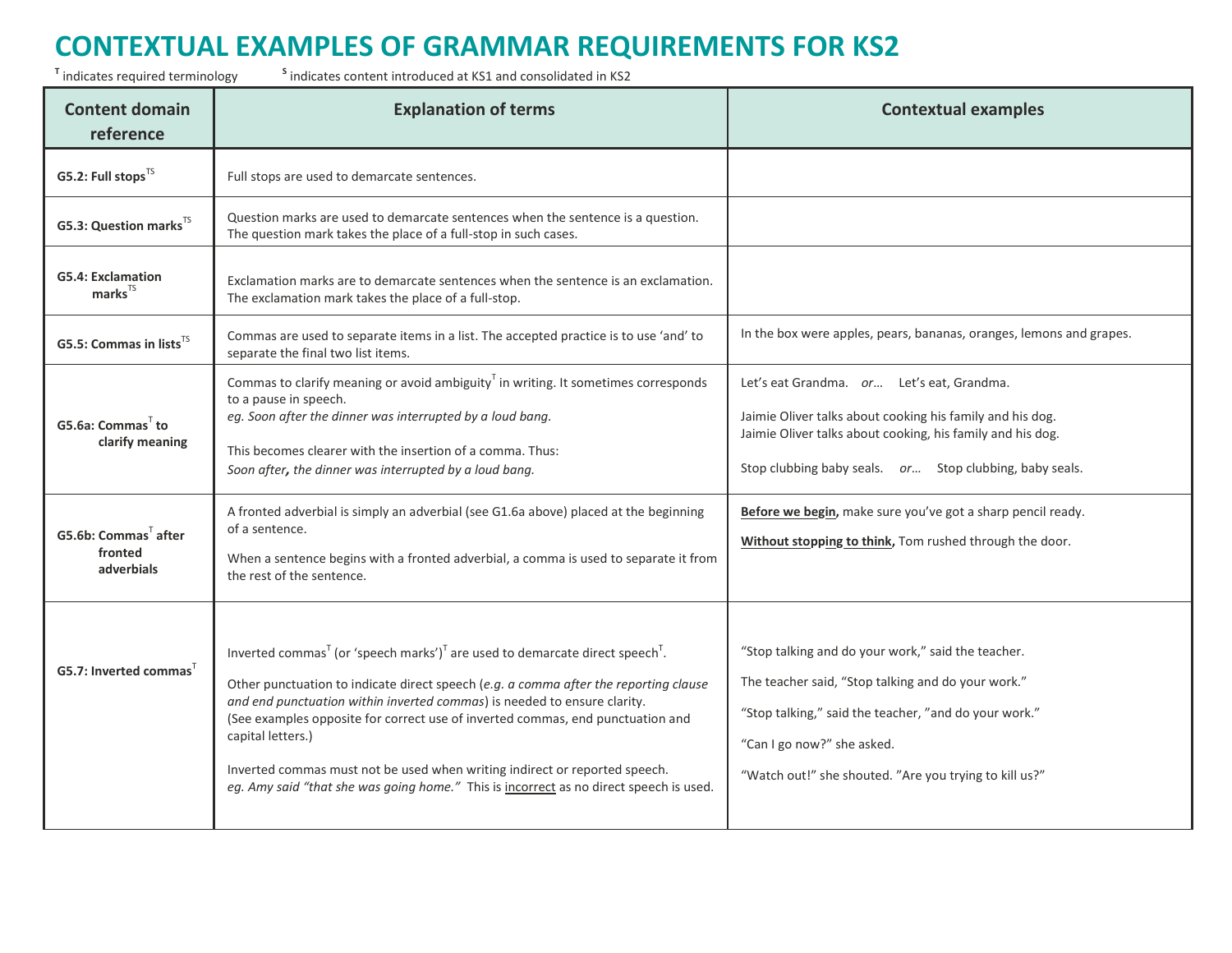<sup>T</sup> indicates required terminology s

| <b>Content domain</b><br>reference             | <b>Explanation of terms</b>                                                                                                                                                                                                                                                  | <b>Contextual examples</b>                                                                            |
|------------------------------------------------|------------------------------------------------------------------------------------------------------------------------------------------------------------------------------------------------------------------------------------------------------------------------------|-------------------------------------------------------------------------------------------------------|
|                                                | Apostrophes are used to show the omission of one or more letters in contracted<br>forms. eg. I'm, can't.<br>The new framework uses both the term omission and contraction.                                                                                                   | Anna says that she's going swimming.<br>He'll be hoping to win the last race.                         |
| G5.8: Apostrophes <sup>TS</sup>                | Apostrophes are used to mark possession in nouns <sup>5</sup> .<br>eg. Sam's book - the book belonging to Sam<br>the cat's whiskers - the whiskers of the cat                                                                                                                | The jockey fastened the <b>horse's</b> saddle.<br>Andy borrowed George's football boots.              |
|                                                | Apostrophes are placed after the '-s' in plural nouns which end in '-s'.<br>eg. the dogs' collars - the collars of the dogs<br>the boys' coats - the coats belonging to all the boys<br>If the plural form is irregular (eg. children, men etc.) the possessive is formed as | The referee checked all the players' boots.<br>The <b>babies'</b> cots were placed in a long line.    |
|                                                | above for the singular.<br>eg. the women's shoes - the shoes of the women<br>The mice's tails $-$ the tails of the mice                                                                                                                                                      | The teacher asked to see the children's books.<br>The <b>policemen's</b> helmets were all hanging up. |
|                                                | If the singular noun ends in '-s', there are two schools of thought regarding the<br>position of the apostrophe.<br>eg. the poems of John Keats may be written as either Keats' poems or<br>Keats's poems.                                                                   | The Bible has many accounts of <b>Jesus'</b> miracles. [or <b>Jesus's</b> miracles]                   |
|                                                | Parenthesis is where a word or phrase is inserted into a sentence to explain,<br>elaborate, or add a bit more information as an 'aside'.<br>Brackets <sup>T</sup> , dashes <sup>T</sup> and commas <sup>T</sup> can all be used to indicate parenthesis <sup>T</sup> .       |                                                                                                       |
| <b>G5.9: Punctuation</b><br>for<br>parenthesis | Brackets are the most formal (and most obvious) way of showing parenthesis.<br>eg. Sam and Maggie (his two oldest children) are coming to visit him.                                                                                                                         | Many people believe that UFOs (Unidentified Flying Objects) regularly visit<br>Earth.                 |
|                                                | Commas are a less forceful way of showing parenthesis but should be avoided if the<br>sentence or aside already contains commas.<br>eg. Becky is, I believe, the fastest runner in the class.                                                                                | Our new headteacher, Mrs Robertson, will be taking assembly today.                                    |
|                                                | Dashes are the least formal, often used for notes, memos, e-mails etc.<br>eg. His trainers - talk about smelly - really were very unpleasant!                                                                                                                                | Joe's fun to be with - he's always cracking jokes - but I could see that he<br>wasn't himself.        |
|                                                | The sentence into which the parenthesis is introduced should be grammatically<br>correct in its own right. In other words, if you were to remove the part in parenthesis,<br>the sentence that remains should be grammatically correct.                                      |                                                                                                       |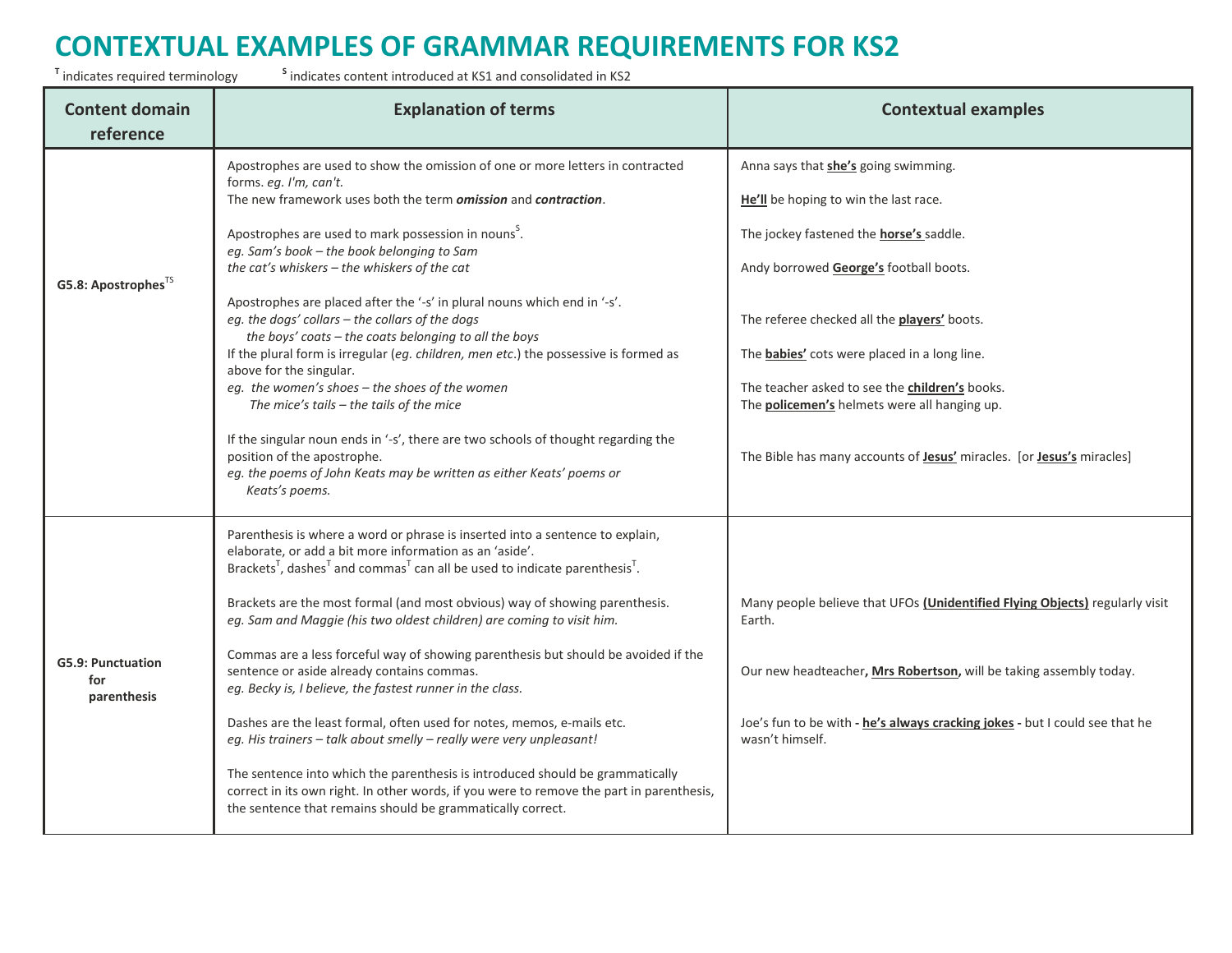<sup>T</sup> indicates required terminology s

| <b>Content domain</b><br>reference | <b>Explanation of terms</b>                                                                                                                                                                                                                                                                                                                                                                                                        | <b>Contextual examples</b>                                                                                                                                                                                         |
|------------------------------------|------------------------------------------------------------------------------------------------------------------------------------------------------------------------------------------------------------------------------------------------------------------------------------------------------------------------------------------------------------------------------------------------------------------------------------|--------------------------------------------------------------------------------------------------------------------------------------------------------------------------------------------------------------------|
| G5.10:Colons'                      | The main use of a colon is to introduce lists.<br>eg. The club offered three choices: song & dance, art & craft, outdoor games.                                                                                                                                                                                                                                                                                                    | The main ingredients are: salt, flour, milk, eggs and butter.                                                                                                                                                      |
|                                    | A colon is sometimes used to mark the boundary between independent clauses<br>where the second clause expands or illustrates the first.<br>eg. He was very cold: the temperature was below zero.<br>Nb. This is a tricky concept and probably best avoided by the use of a full-stop to<br>construct two separate sentences.                                                                                                       |                                                                                                                                                                                                                    |
|                                    | One use of the semi-colon is to separate items in a list if these items consist of longer<br>phrases or have commas in them.<br>eg. I need large, juicy tomatoes; half a pound of unsalted butter; a kilo of fresh pasta;<br>and a jar of black olives.                                                                                                                                                                            | The children had a choice of snakes and ladders; blind man's bluff; hide 'n'<br>seek; pin the tail on the donkey; or hunt the thimble.<br>There were competitors who had come from Paris, France; Berlin, Germany; |
| G5.11: Semi-colons                 | A semi-colon can also be used to mark the boundary between independent clauses<br>where the two clauses are closely linked. It acts as a pause which is midway between<br>a comma and a full-stop.<br>eg. I liked the book; it was a pleasure to read.<br>However, as with the use of the colon above (see G5.10), this is a tricky concept and<br>probably best avoided by the use of a full-stop to form two separate sentences. | Rome, Italy; and other major cities.                                                                                                                                                                               |
| G5.12: Single dashes               | A single dash is a punctuation mark used especially in informal writing (such as letters<br>to friends, postcards or notes). They can be used to replace other punctuation marks<br>such as colons, semi-colons, commas or brackets.<br>eg. It was a great day out - everybody enjoyed it.                                                                                                                                         | Yes, I'll play cricket with you - as long as I get to bat first.                                                                                                                                                   |
|                                    | Hyphens are used to join the two parts of <b>some</b> compound words. (Nb. Most<br>compound words are single words eg. playground.)<br>eg. golf-ball proof-read                                                                                                                                                                                                                                                                    | The boss always wore <b>well-made</b> clothes.<br>That poor boy is definitely <b>accident-prone</b> .                                                                                                              |
| G5.13: Hyphens                     | Hyphens are used in many compound words where the second part is a short word<br>like $-in$ , -off, -up, or -by.<br>eg. a break-in a mix-up a passer-by                                                                                                                                                                                                                                                                            | The crashed car was a complete write-off.                                                                                                                                                                          |
|                                    | Hyphens are also used in compound adjectives or longer phrases modifying nouns.<br>This helps to avoid ambiguity in many cases.<br>eg. ten-year-old boys is different to ten year-old boys                                                                                                                                                                                                                                         | There was a <b>one-in-a-million</b> chance of getting it right first time.<br>They were using a state-of-the-art computer.                                                                                         |
|                                    | Hyphens are also used in many words beginning with the prefixes co-, non-, and ex-.                                                                                                                                                                                                                                                                                                                                                | She hoped that by co-operating with police, the purse could be returned<br>quickly.                                                                                                                                |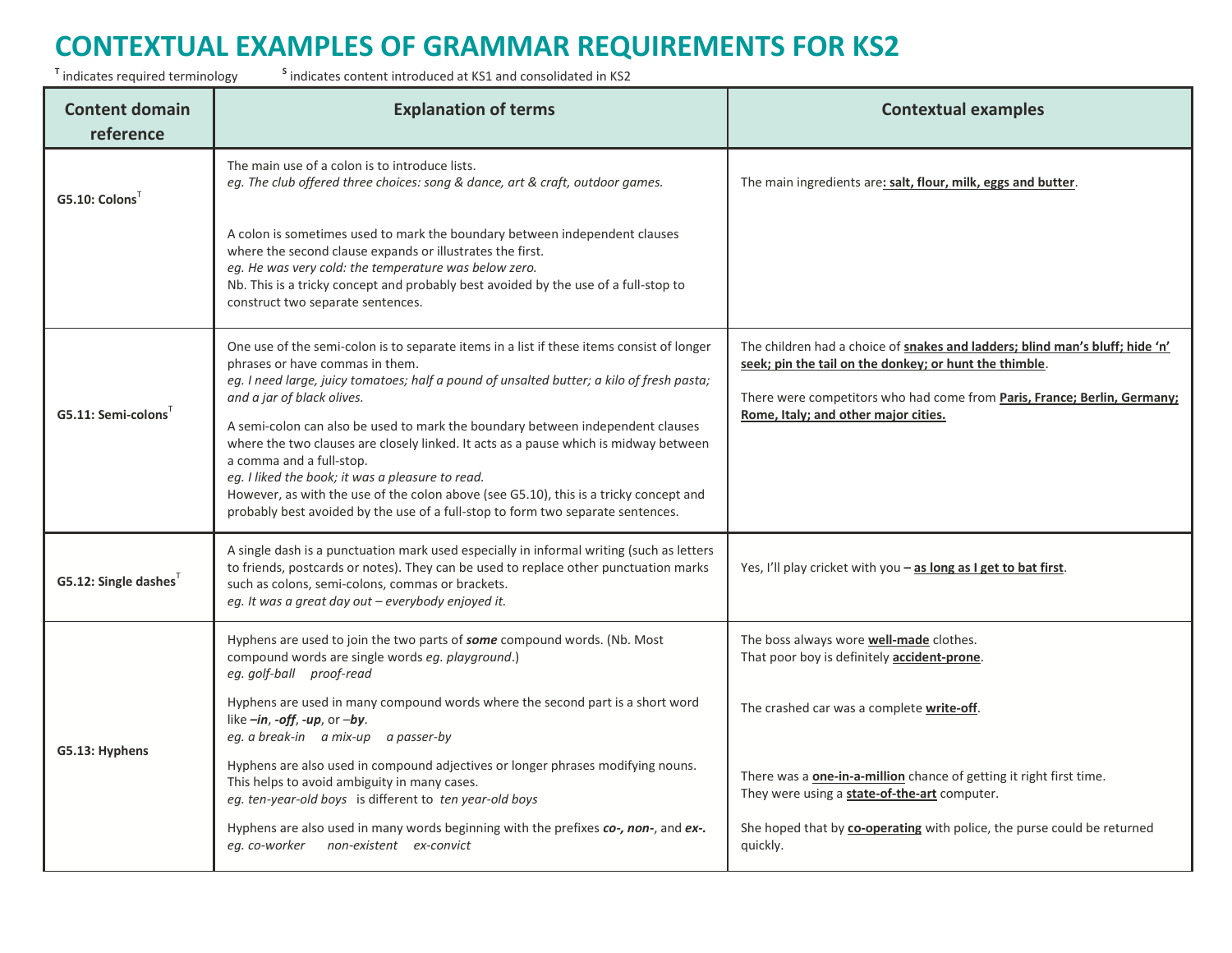<sup>T</sup> indicates required terminology s

 $\frac{s}{s}$  indicates content introduced at KS1 and consolidated in KS2

| <b>Content domain</b><br>reference | <b>Explanation of terms</b>                                                                                                                                                                                                                                                                                                                                                     | <b>Contextual examples</b>                                                                                                                                                                                                                                                                                                                                                                                                          |
|------------------------------------|---------------------------------------------------------------------------------------------------------------------------------------------------------------------------------------------------------------------------------------------------------------------------------------------------------------------------------------------------------------------------------|-------------------------------------------------------------------------------------------------------------------------------------------------------------------------------------------------------------------------------------------------------------------------------------------------------------------------------------------------------------------------------------------------------------------------------------|
| G5.14: Bullet points <sup>T</sup>  | Bullet points are used to draw attention to important information within a document<br>so that a reader can identify the key issues and facts quickly.<br>They occur in the form of a list.<br>Usually the text introducing the list ends in a colon.<br>The text that follows each bullet point is not a proper sentence and does not need a<br>capital letter or a full-stop. | For Thursday's school trip the children will need to bring:<br>waterproof clothing in case of rain<br>$\bullet$<br>notebook and pencil<br>$\bullet$<br>packed lunch<br>$\bullet$<br>trainers or walking shoes<br>$\bullet$                                                                                                                                                                                                          |
| 6: Vocabulary                      |                                                                                                                                                                                                                                                                                                                                                                                 |                                                                                                                                                                                                                                                                                                                                                                                                                                     |
| G6.1: Synonyms and<br>antonyms'    | Two words are synonyms if they have the same or similar meanings.<br>Antonyms are words which have the opposite meaning.                                                                                                                                                                                                                                                        | talk - speak<br>old – elderly<br>large – big<br>hot-cold dark-light big-small                                                                                                                                                                                                                                                                                                                                                       |
| G6.2: Prefixes                     | A prefix is a word or part of a word added to the beginning of a word in order to turn<br>it into another word.<br>Adding the prefix -un generally forms an antonym.<br>Many nouns can be generated by the addition of a range of Latin- or Greek -based<br>prefixes.<br>The verb prefixes (e.g. dis-, de-, mis-, over- and re-) generate new verbs with<br>different meanings. | happy - unhappy cover - uncover<br>able - unable<br>e.g. super- (meaning 'greater') gives such words as superstar, supertanker<br>anti- (meaning 'against') gives such words as antifreeze, anticlockwise<br>eg. dis- forms the antonym, so for example: appear - disappear like -<br>dislike<br>mis- means 'wrongly' or 'badly', so spell - misspell handle -<br>mishandle<br>re-means 'again', so heat - reheat design - redesign |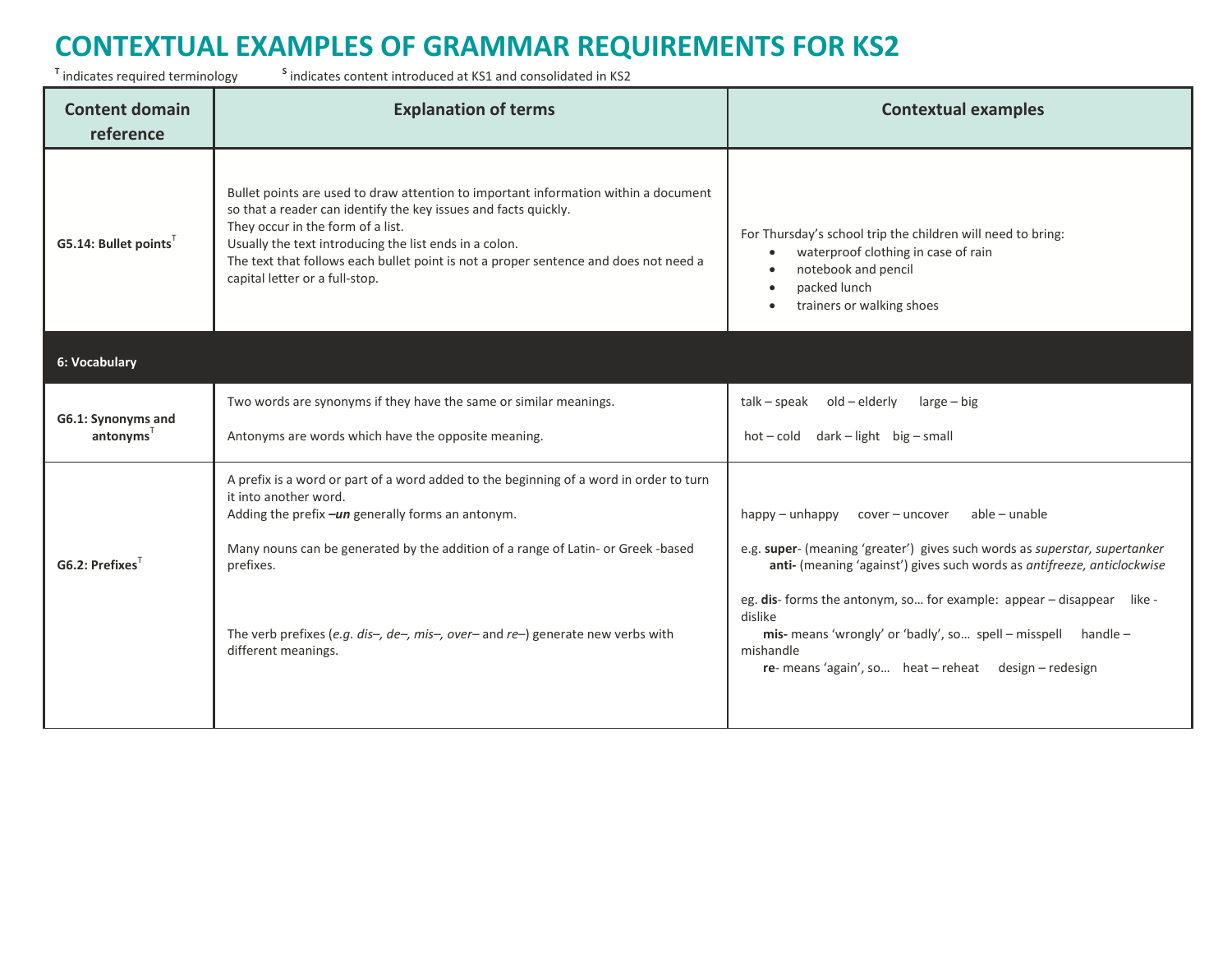<sup>T</sup> indicates required terminology s

| <b>Content domain</b><br>reference        | <b>Explanation of terms</b>                                                                                                                                                | <b>Contextual examples</b>                                                                                      |
|-------------------------------------------|----------------------------------------------------------------------------------------------------------------------------------------------------------------------------|-----------------------------------------------------------------------------------------------------------------|
|                                           | A suffix is an 'ending', used at the end of one word to turn it into another.<br>The suffixes -ment, -ness, -er form nouns from verbs or adjectives.                       |                                                                                                                 |
| G6.3: Suffixes <sup>TS</sup>              | Adjectives can be formed by the addition of the suffixes -ful and -less.                                                                                                   | sad – sadness<br>entertain - entertainment<br>play – player<br>$success - successful$ $care - careless$         |
|                                           | A common way of forming adverbs is by the addition of the suffix $-y$ .                                                                                                    | quick – quickly<br>happy - happily                                                                              |
|                                           | Nouns or adjectives can be turned into verbs by the addition of such<br>suffixes as -ise, or -ify.                                                                         | beauty - beautify<br>marginal - marginalise false - falsify                                                     |
|                                           | The regular rule for changing a singular noun to its plural is by the addition of the<br>suffixes $-s$ or $-es$ .                                                          | $bird - birds$<br>church – churches                                                                             |
|                                           | Verb forms are constructed by the addition of such suffixes as $-s$ , -ed, -ing etc.                                                                                       | walk - walks - walked - walking                                                                                 |
| G6.4: Word families                       | The words in a word family are normally related to each other by a combination of<br>form, grammar and meaning.                                                            | extend - extent - extensive<br>child - childishness - children - childhood                                      |
| <b>G7: Standard English and formality</b> |                                                                                                                                                                            |                                                                                                                 |
| G7.1: Standard English                    | Standard English is the form of English expected to be used in writing and relatively<br>formal speaking. It is recognized as the 'correct' form as opposed to casual non- | I did it because they were not willing to undertake any more work on those<br>houses. [formal Standard English] |
|                                           | Standard English.<br>Verb forms (eg. I did not I done; we were not we was; isn't not ain't)                                                                                | I did it 'cos they wouldn't do any more work on those houses. [casual<br><b>Standard English]</b>               |
|                                           | Pronouns (eg. correct use of them / those; that / what)                                                                                                                    | I done it 'cos they wouldn't do no more work on them houses. [casual non-<br><b>Standard English]</b>           |
|                                           | Adverbs (eg. correct use of run quickly not run quick; did well not did good etc.)                                                                                         |                                                                                                                 |
|                                           | Avoidance of double negatives (eg. didn't do anything not didn't do nothing<br>$etc.$ )                                                                                    |                                                                                                                 |